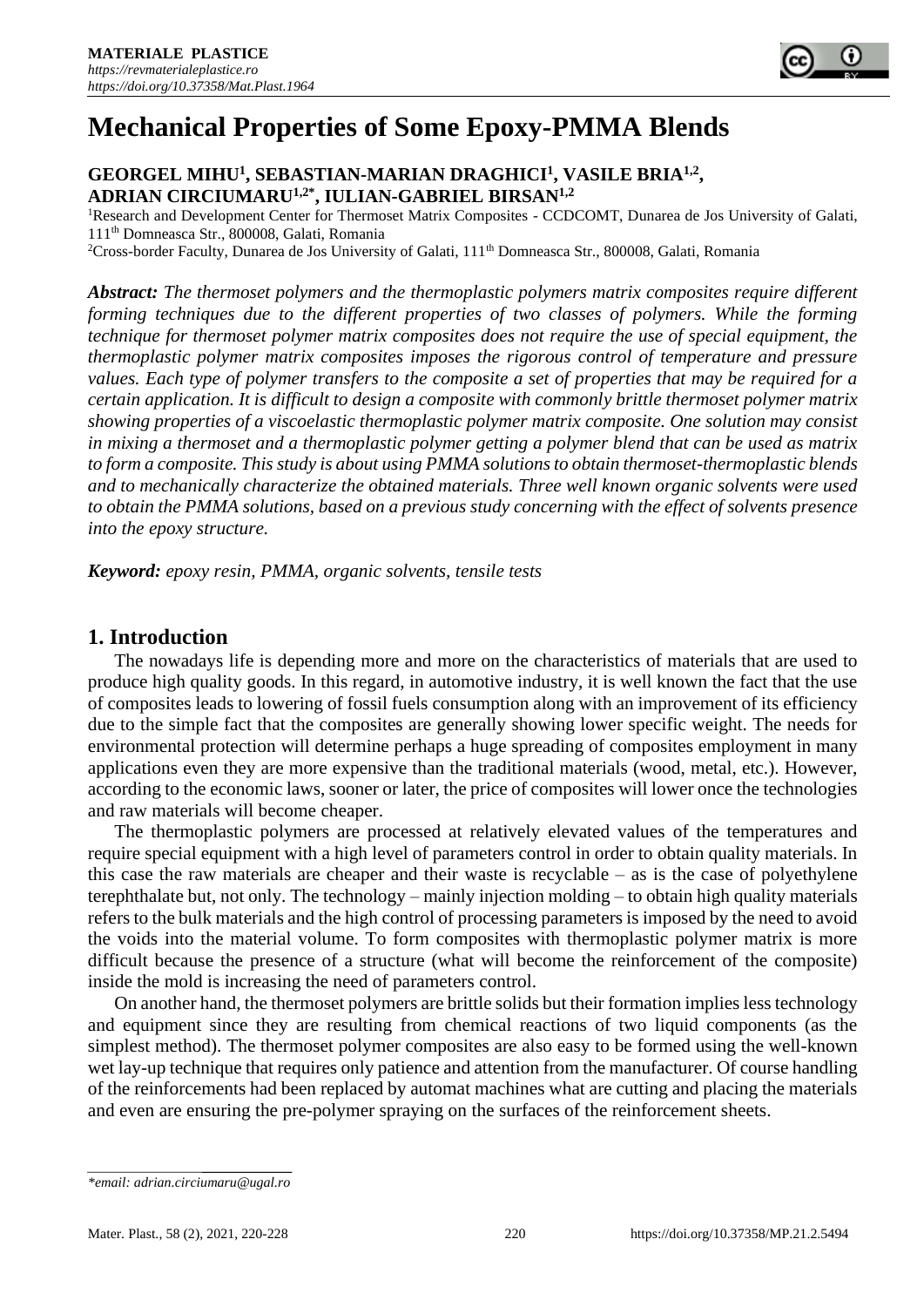In a prior study we have developed an investigation regarding the possibility to change the basic properties of an epoxy resin using well-known organic solvents (the ones that are used in polymer industry) [1]. It was proven that the presence of various amounts of solvents leads to a plasticization of the epoxy matrix reducing its brittleness but also lowering its strength. Depending on the solvent type and solvent ratio into the matrix even very soft materials were obtained. Along the last decade many studies are concerning with polymer blends especially the ones of a thermoset with a thermoplastic. Often the obtained materials are showing shape memory properties. There are some references dealing with the design of shape memory polymer materials based on the assumption that the mixture of a thermoset polymer and of a thermoplastic polymer leads to a shape memory materials. The properties of such materials are observable in the vicinity of glass transition point of the thermoplastic polymer [2,3].

The advances in nanotechnology and nano-science determined new approaches regarding the shape polymer materials due to their perspectives in medical applications [4–7]. Also, the need for recycling materials marked an important influence on the evolution of shape memory polymers since the engineers and researches tried to promote new ways of waste valorisation. Various theoretical approaches were presented as designing solution regarding the forming technique, the properties and final utilisation of such materials [8–14]

Of course, one important issue is to find the way leading to the mixture between a thermoset polymer and a thermoplastic polymer and in this regard there are some strategies proposed by various researchers [15–19]. As per epoxy resins (as the most versatile thermoset polymers) a review regarding their use in forming shape memory materials is provided in [20]. The use of various solvents is reported in attempts aiming to change the propertis of epoxy resins [21–23], to ensure a higher quality bond between a thermoplastic polymer matrix composite and a thermoset polymer matrix composite [14,24,25].

The polymer blends between a thermoplastic polymer and a thermoset polymer are seen as future path to form nanostructures and there exist some studies regarding this approach [13,26–28]. Other researches are oriented toward finding ways to neutralize the epoxy resins after their normal lifetime due to some interventions that could favour special responses at various external loadings. Since the epoxies are special for many industries increase in their production it is expected and therefore in their waste management [29–32]. Also attention is given to other thermoset polymers [33]. Special attention is also accorded to various interventions that are required to repair composites structures [34].

Present study was designed in order to investigate the effect on mechanical properties of an epoxy resin when it is modified with PMMA solutions. The three solvents effect on mechanical properties of epoxy resins, were studied before and that study represents a starting point regarding control over epoxies brittleness and forming composite plates with graded elasticity across their thickness [35,36].

# **2. Materials and methods**

During a previous study the effect of solvents presence inside the epoxy resins was evaluated by mechanically analyzing samples of three different commercial epoxy resins modified with solvents. The three solvents were 1-methyl 2-pyrrolidone, 1,4 dioxane and, N,N dimethylformamide and their presence into the final material was of 10%(vc). One of the epoxy resins was Epiphen RE4020-DE4020 (where RE4020 is the resin and DE4020 is the hardener) which was also used for the present study. That study revealed that the mechanical properties of the epoxy resin might be controlled by using the solvents (namely reducing the brittleness) without changing the high adhesion of the polymer to other materials. That is why the present study concerning with the mechanical properties of the named epoxy resin when some quantities of PMMA solution in the three solvents are used as modifying agents is connected to the previous study. In order to offer an image regarding the effect of PMMA solution in the Epiphen epoxy system, three reference materials are also presented. These three materials, formed during the previous mentioned study, represent *diluted* Epiphen epoxy system materials each of them being formed by adding calculated volumes of above listed solvents. The three reference materials are denoted as ME – Epiphen diluted with  $10\%$  (vc) 1-methyl 2-pyrrolidone, DE – Epiphen diluted with  $10\%$  (vc) 1,4 dioxane, and  $NE$  – Epiphen diluted with  $10\%$  (vc) N,N dimethylformamide.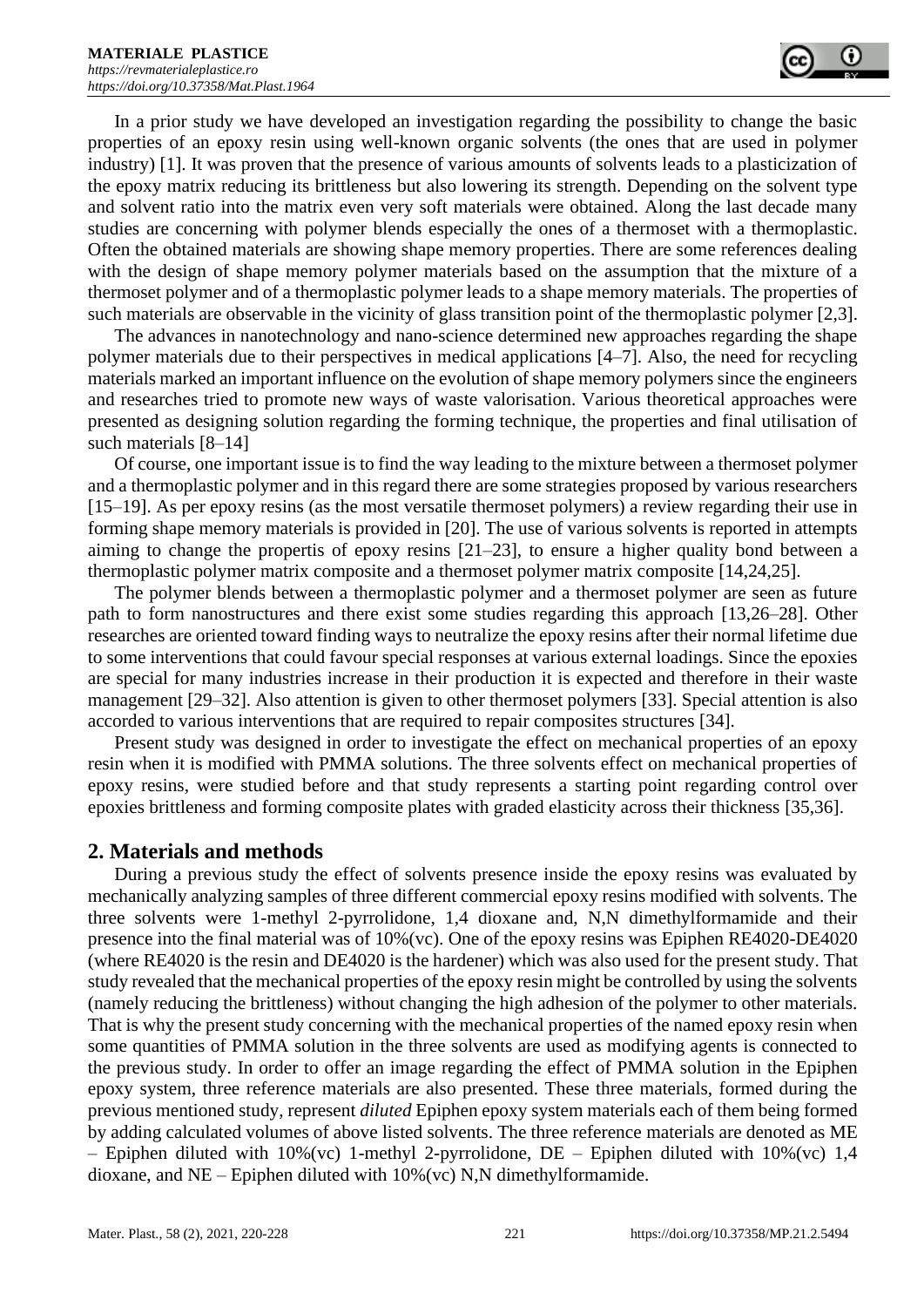The primary tests regarding the PMMA solubility into the three named solvents were made under normal conditions and the solutions were obtained at the highest achievable concentrations. The highest concentration was obtained in the case of N,N dimethylformamide (20%) while for the other two solvents the PMMA solutions the concentration was 15%, where the concentration, in this case, is weight concentration.

Certain amounts of these solutions were mixed with the resin (Epiphen RE4020) in order to form samples with volume concentration of 10%, 15%, and 20% for each solution in the final material. Each mixture of resin and solution was stirred for one hour on a magnetic stirrer in order to ensure a good homogenization. After that, the necessary amount of hardener (DE4020) was added and the new mixture was homogenized for 15 min by means of a mechanical mixer. The obtained pre-polymer mixture was casted into PPE cylindrical dies of 8mm diameter and 200mm height.

The dies containing the modified polymer were kept at normal conditions for seven days so that the polymerization occurred allowing the eventual gaseous emissions through the open end of each die. Finally the dies were removed and the polymer cylinders were thermally consolidated following the next scheme: eight hours at  $60^{\circ}$ C, six hours at  $80^{\circ}$ C, and two hours at  $90^{\circ}$ C. This scheme is recommended by the epoxy system producer to reach the best properties of the epoxy resin (as they are presented in the technical sheet).

The present study is just a part of a larger one containing other thermoplastic polymers, other epoxy systems but the same solvents and that is why the tested materials are named using a four digits system were the first represents the thermoset polymer (PMMA-P), the second represents the solvent (M for 1 methyl 2-pyrrolidone, N for N,N dimethylformamide, and D for 1,4 dioxane), the third represents the epoxy system (in this case Epiphen  $-$  E), and the last one, the forth, represents the concentration of thermoplastic polymer solution into the epoxy in the final material (1 for 10%, 2 for 15%, and 3 for 20%).

The tensile tests were carried out on an *Instron* machine on the cylindrical samples, using a pneumatic grip system with the maxim load of 100kN. The *BlueHill* software allowed determination of some parameters of interest. The tests on the reference materials were made four years ago on standard samples (ASTM D638-03).

# **3. Results and discussions**

When the material behavior understanding is intended it is very important to get information about each tested sample. That is because each sample is cut out from a different part of formed material (when the formed material is a plate) or each sample is individually formed. In the first case it is possible to get a concentration gradient depending on die position during polymerization. In the second case because the sample properties depend on the moment of casting due to the fact that, during the casting, the prepolymer gelation is continuous and, of course, there are differences between the first casted sample (lowest viscosity of pre-polymer mixture) and the last casted one (highest viscosity of pre-polymer mixture). In this regard a study effectuated also at CCDCOMT revealed the importance of knowing the position on original material of each cut sample [33]. Of course, in the cited case was about fibre fabric reinforced composite plates and the tensile test results were different for different samples cut out from the same plate.

As it has been mentioned, the *diluted* Epiphen materials (reference materials) were studied before and the stress/strain curves for analysed sample are presented in Figure 1. It is obvious that, from the mechanical point of view, the 1,4 Dioxane modified materials are the most unstable (large dispersion of experimental results) while the most stable is the N,N dimethylformamide modified material. In the case of DE material the data corresponding to the third sample was removed out when averaged. For each material five samples were tested but for the current presentation just the significant ones were chosen (excepting the case of DE materials where the decision was to present the third sample inclusive).

The PMMA/epoxy materials were formed starting with 10%(vc) presence of PMMA solution in named solvents (to allow the comparison with the solvent modified epoxy materials) and the presence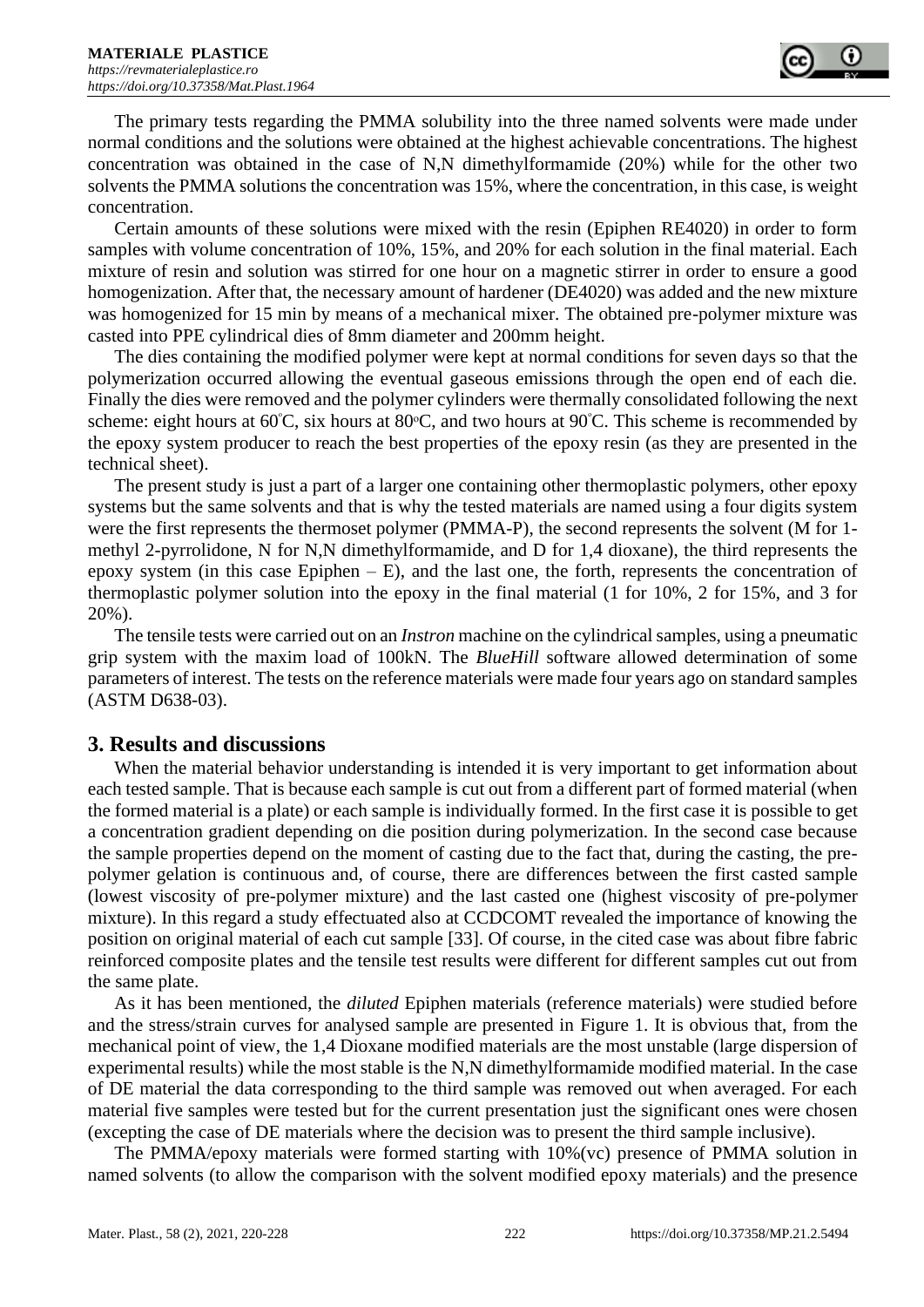

of solution was then increased. In Figure 2. the PMMA/1,4 Dioxane modified epoxy responses at tensile tests are presented. It is not difficult to notice that the material response depends on the modifying agent presence (concentration) both from amplitude point of view and from the response uniformity point of view. The most stable response (the lowest dispersion of individual curves) appears for the highest concentration and, in this case it is normal to reason that the solvent concentration is important. Continuing the presentation, the results for PMMA/1-methyl 2-pyrrolidone and PMMA/N,N dimethylformamide are presented in Figure 3 and Figure 4. It seems that increasing the solvent amount the materials response if more uniform. During the mechanical tests it was noticed a tendency of super elasticity (in fact, it was noticed that during those tests even the gripped parts of the samples were engaged and because of diameter reduction they were released form grips). At the end, all the samples recovered initial form. Also, it has to be noticed that the modified materials response evolved from brittle (lowest concentrations) to visco-elastic behaviour (higher concentrations).







**Figure 2.** σ/ε curves for PMMA/1,4 Dioxane modified epoxy materials

 $12$ 

10

p [MPa]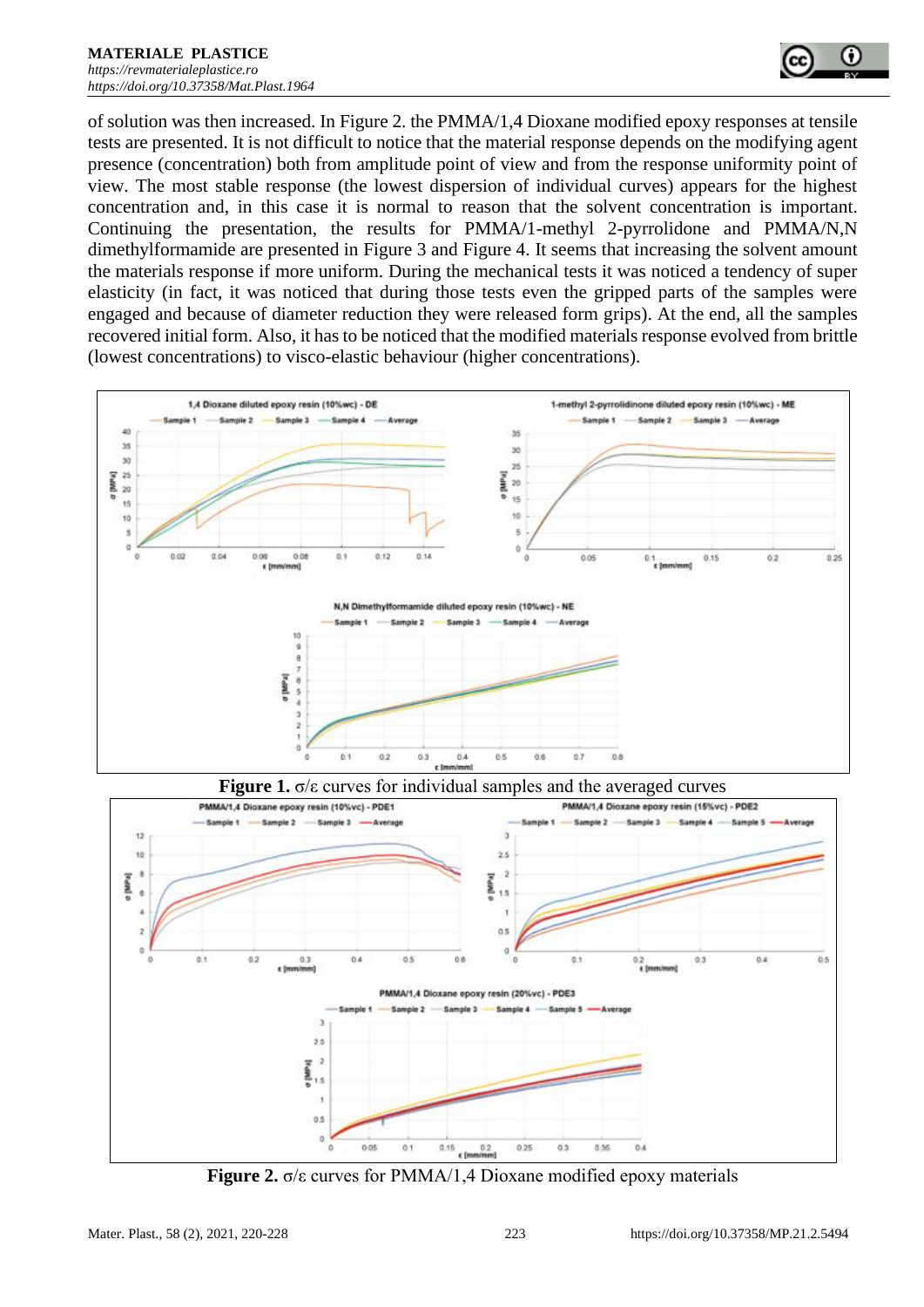**MATERIALE PLASTICE**  *[https://revmaterialeplastice.ro](https://revmaterialeplastice.ro/) https://doi.org/10.37358/Mat.Plast.1964*



**Figure 3.** σ/ε curves for PMMA/1-methyl 2-pyrrolidinone modified epoxy materials



**Figure 4.** σ/ε curves for PMMA/N, N Dimethylformamide modified epoxy materials

Perhaps, a better image could be formed analysing the curves in Figure 5. These curves are composed considering the DE, ME and, NE materials as references to compare the PMMA/respective solvents averaged responses of materials. It seems that the presence of the PMMA repairs some damages induced by the solvent presence. The effect is major in the case of 1,4 Dioxane but it is also important in the case of the other two solvents for the lowest concentration of PMMA/solvent into the epoxy resin. At concentrations over 10% the effect of PMMA/solvent solution is damaging the material response but, of course, with different importance.

During the mechanical tests a software application is controlling the machine and it is able to provide some interesting parameters. In this case the elastic modulus value was set as output parameter. The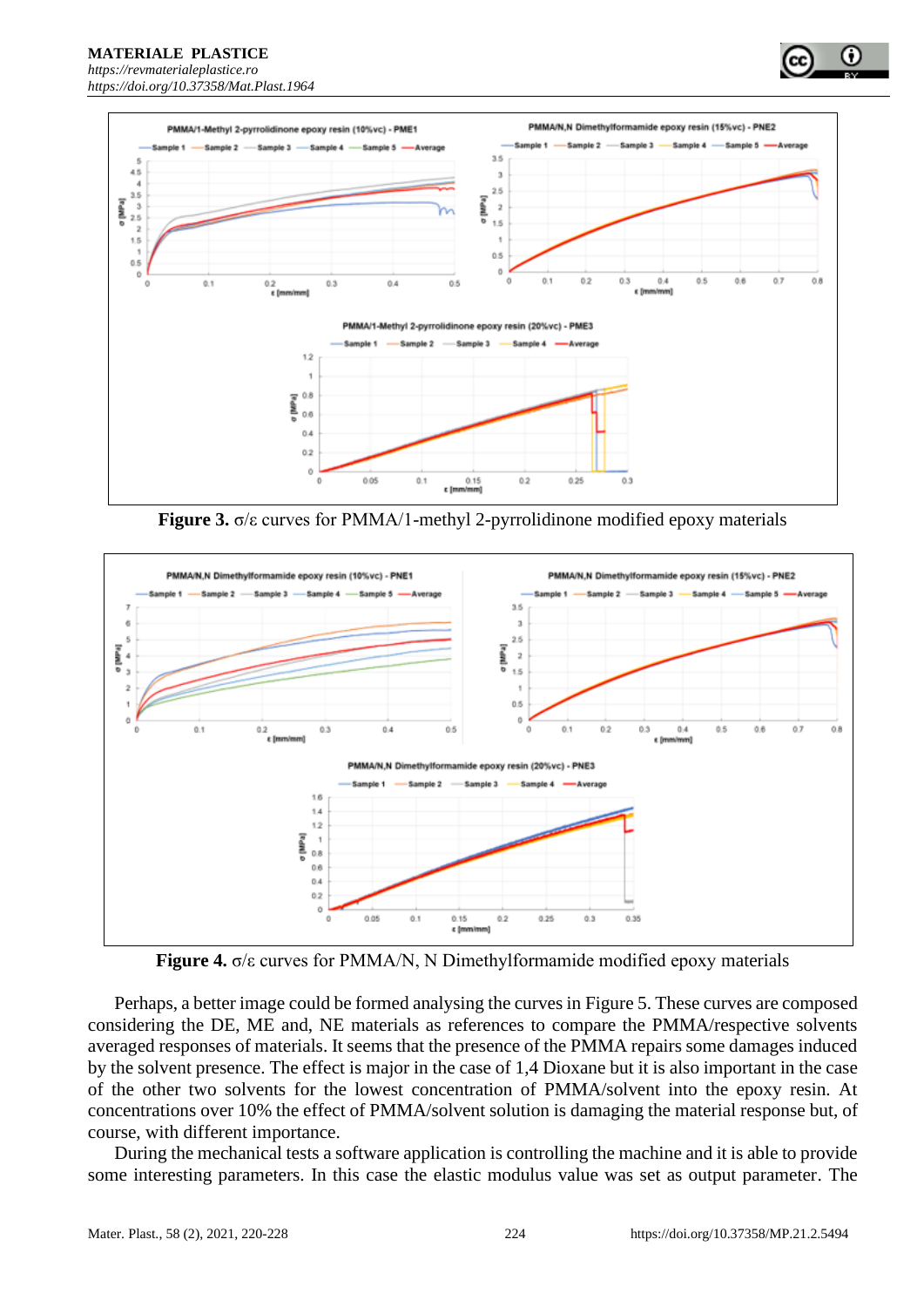

software application is not programmed to recognize a critical moment as *elastic limit*, for instance, if the changes are not too high, therefore the earliest response, coincides with the ultimate response during the automatic analysis. In Figure 6 the values of elastic modulus are presented as they are automatically evaluated during tests. As expected the solvent presence into the epoxy resin lowers the elastic modulus value of the polymer (evaluated at 2.83GPa) as all the three solvents act as plasticizers. All the materials obtained by epoxy modification with PMMA solutions are formed at 10%, 15%, 20%(vc). One conclusion is obvious – the PMMA presence in the epoxy resin (via solution) at  $10\%$  (vc) leads to an increase of the elastic modulus value with respect to the solvent modified epoxy. The highest increase is in the case of N, N Dimethylformamide and the lowest in the case of 1-Methyl 2-pyrrolidinone.



**Figure 5.** Averaged σ/ε curves for studied materials



**Figure 6.** Elastic modulus of modified epoxy materials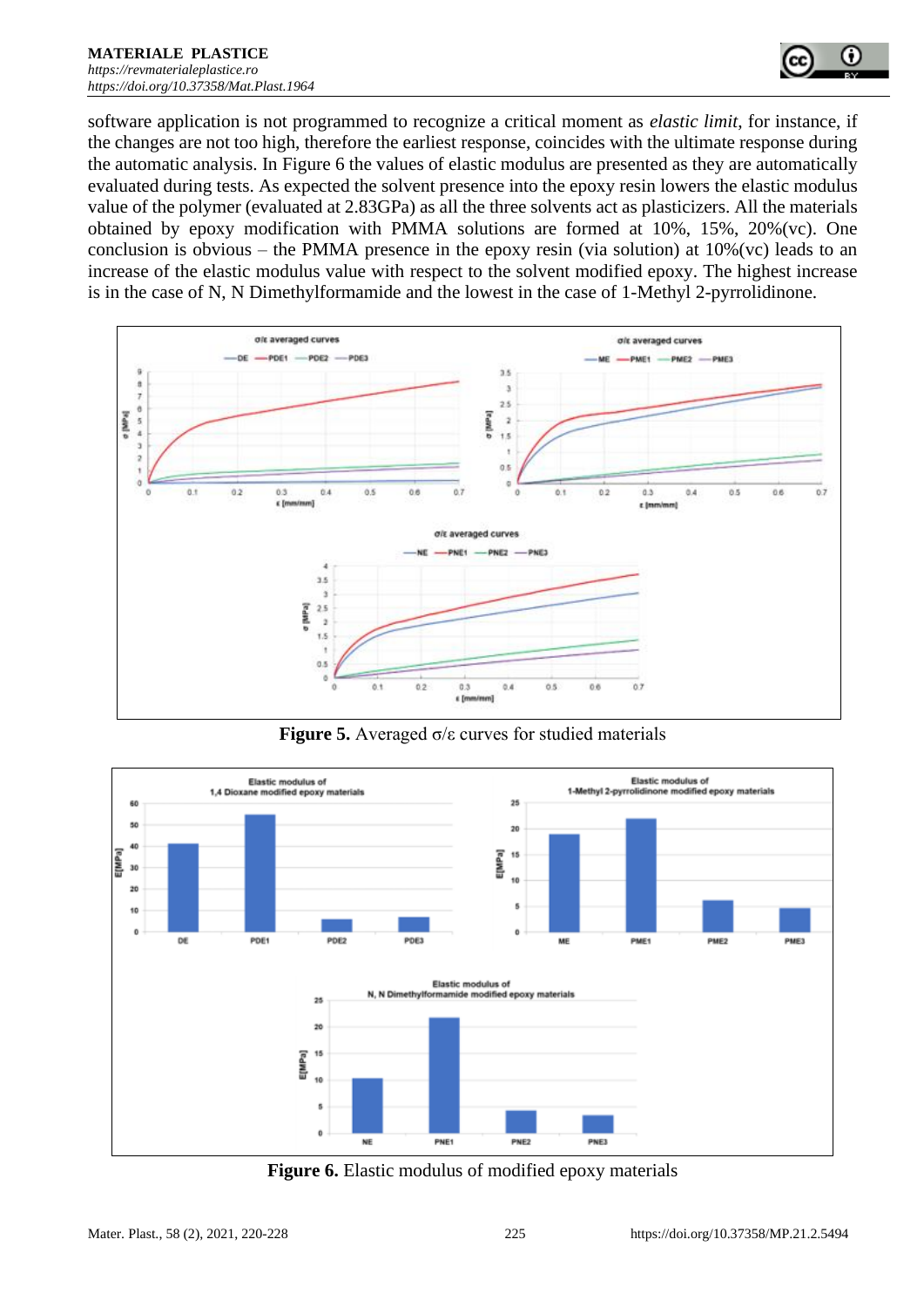*[https://revmaterialeplastice.ro](https://revmaterialeplastice.ro/) https://doi.org/10.37358/Mat.Plast.1964*

**MATERIALE PLASTICE** 



**Figure 7.** Comparative analysis of elastic modulus values

As expected, for all the solvents, the rise in solution concentrations leads to lowering of the elastic modulus values. A significant aspect is presented in Figure 7 and is about a comparative analysis regarding the elastic modulus values of formed materials at the same amount of modifying agent. N, N Dimethylformamide and PMMA/N, N Dimethylformamide solutions lead to materials with the lowest values of elastic modulus while 1,4 Dioxane and PMMA/1,4 Dioxane solutions lead to materials with the highest values of elastic modulus with respect to epoxy resin.

Such materials could be used as intermediate matrix for fabric reinforced materials because their presence reduces the epoxy brittleness protecting the reinforcement for sharing failure when the epoxy matrix is fractured at various impact mechanisms.

# **4. Conclusions**

This study was designed to investigate the effect of PMMA solutions (in three different solvents) on the mechanical properties of an epoxy resin. Due to other studies the properties of the mentioned epoxy resins are known and also it is known the effect of solvents on the resin mechanical properties. The three solvents are 1,4 Dioxane, 1-Methyl 2-pyrrolidinone and, N, N Dimethylformamide and all of them have a plasticizing effect on epoxy resin meaning that mechanical behaviour changed from brittle to elasticplastic.

Al the materials modified with PMMA solution at 10%, 15% and, 20%(vc) show memory shape behaviour. More than that, it was noticed that during tests even the gripped part of samples was engaged such as the sample was released from de grips and recovered their initial form.

For further studies an analysis regarding the effect of such solutions have to be done for a more fine scale of concentrations together, perhaps, with other thermoplastic polymers solutions. This approach is not unknown since there are published studies regarding memory shape materials obtained from thermoset-thermoplastic blends and also studies regarding the vitrimers as a solution to thermosets neutralization.

#### **References**

1.CIUBOTARIU OANA-ROXANA, BRIA V, GRAUR, VIONESCU DOINA. Electric Conductivity of Modified Epoxies. *Rev Chim*, **66**(11), 2015, 1903-1906.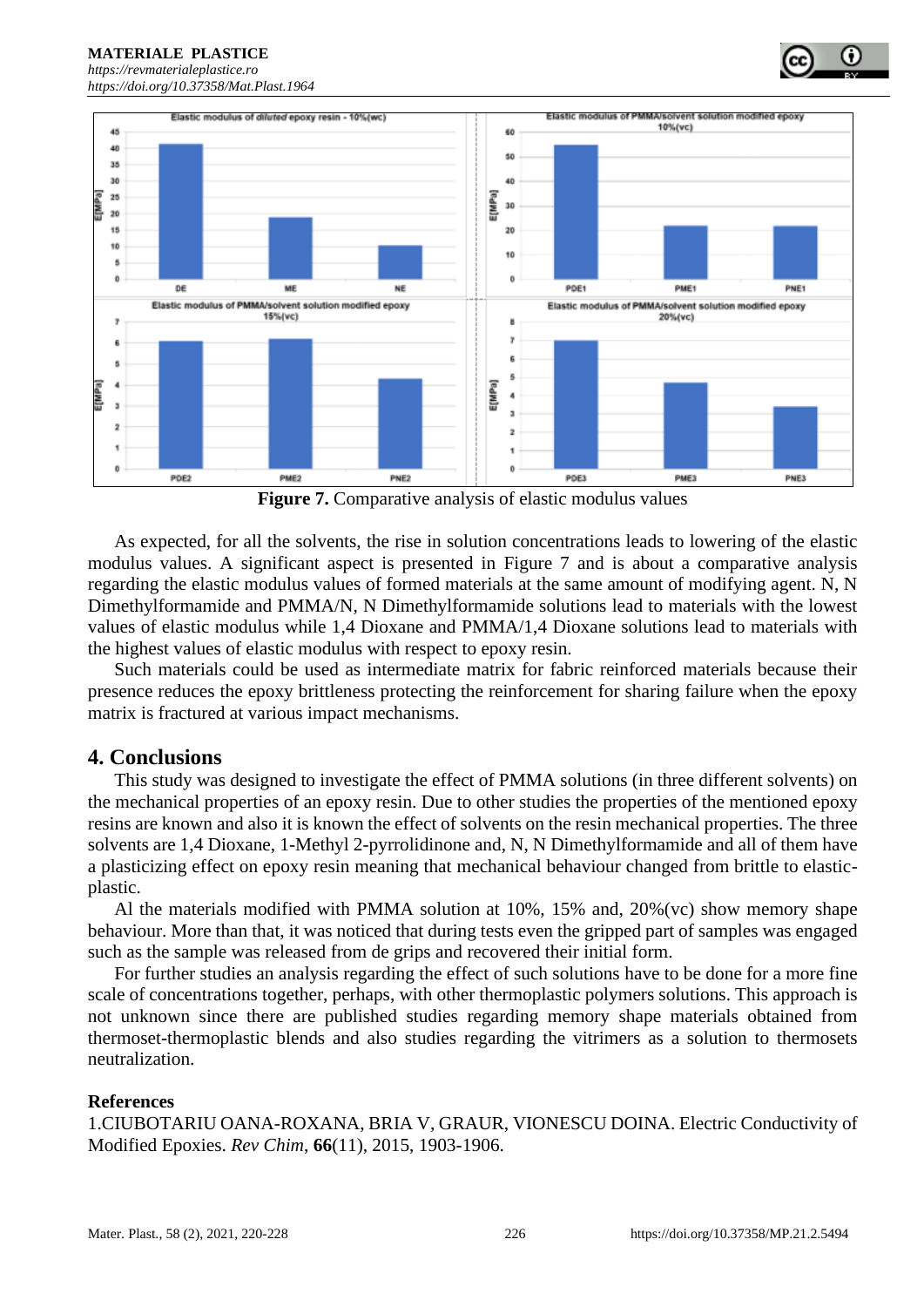

2.ZOU F, CHEN S. A NOVEL 2,6-Diaminopyridine-base Polymer with Thermo-/Water-responsive Shape Memory Effect. *Mater Today Proc* **16**, 2019, pp.1548–1553.

https://doi.org/10.1016/j.matpr.2019.05.339.

3.XIAO R. Modeling shape-memory effects in amorphous polymers. *Mater Today Proc* **16**, 2019, pp. 1462–1468. https://doi.org/10.1016/j.matpr.2019.05.324.

4.ZHAO W, LIU L, ZHANG F, LENG J, LIU Y. Shape memory polymers and their composites in biomedical applications. *Mater Sci Eng*, **97**, 2019, pp. 864–883.

https://doi.org/10.1016/j.msec.2018.12.054.

5.HUANG J, FAN J, YIN S, CHEN Y. Design of remotely, locally triggered shape-memory materials based on bicontinuous polylactide/epoxidized natural rubber thermoplastic vulcanizates via regulating the distribution of ferroferric oxide. *Compos Sci Technol,* **182**, 2019, 107732.

https://doi.org/10.1016/j.compscitech.2019.107732.

6.BAI Y, ZHANG J, WEN D, GONG P, LIU J, JU J, et al. A reconfigurable, self-healing and near infrared light responsive thermoset shape memory polymer. *Compos Sci Technol,* **187**, 2020, 107940. https://doi.org/10.1016/j.compscitech.2019.107940.

7.ZHANG X, GEVEN MA, GRIJPMA DW, PEIJS T, GAUTROT JE. Tunable and processable shape memory composites based on degradable polymers. *Polymer*, **122**, 2017, pp. 323–331. https://doi.org/10.1016/j.polymer.2017.06.066.

8.ZHENG Y, JI X, SHEN J, GUO S. Tunable Shape Memory Capacity of Polymeric Materials via Multilayer-Assembled Strategy. *Mater Today Proc*, **16**, 2019, pp. 1410-1414,

https://doi.org/10.1016/j.matpr.2019.05.316.

9.GU L, JIANG Y, HU J. Structure Design and Property of Spider silk-Inspired Shape Memory Materials. *Mater Today Proc,* **16**, 2019, pp.1491–1496. https://doi.org/10.1016/j.matpr.2019.05.329.

10.LIU T, LIU L, YU M, LI Q, ZENG C, Lan X, et al. Integrative hinge based on shape memory polymer composites: Material, design, properties and application. *Compos Struct, 206, 2018*; pp.164–176. https://doi.org/10.1016/j.compstruct.2018.08.041.

11.ZHAO H, LAN X, LIU L, LIU Y, LENG J. Design and analysis of shockless smart releasing device based on shape memory polymer composites. *Compos Struct, 223, 2019,* 110958. https://doi.org/10.1016/j.compstruct.2019.110958.

12.ABAVISANI I, REZAIFAR O, KHEYRODDIN A. Multifunctional properties of shape memory materials in civil engineering applications: A state-of-the-art review. *J Buid Eng, 44, 2021*, 102657. https://doi.org/10.1016/j.jobe.2021.102657.

13.DU H, LIU L, ZHANG F, ZHAUO W, LENG J, LIU Y. Thermal-mechanical behavior of styrenebased shape memory polymer tubes. *Polym Test, 57,* 2017, pp.119–125.

https://doi.org/10.1016/j.polymertesting.2016.11.011.

14.XIE H, LI L, DENG X-Y, CHENG C-Y, YANG K-K, WANG Y-Z. Reinforcement of shape-memory poly(ethylene-co-vinyl acetate) by carbon fibre to access robust recovery capability under resistant condition. *Compos Sci Technol, 157,* 2018, pp.202–208.

https://doi.org/10.1016/j.compscitech.2018.01.031.

15.GU L, JANG Y, HU J. Bioinspired poly(vinyl alcohol)-silk hybrids: Two-way water-sensitive shapememory materials. *Mater Today, 17,* 2018, pp.419–426. https://doi.org/10.1016/j.mtcomm.2018.10.005. 16.YANG K, DU J, ZHANG Z, REN T. A facile strategy to fabricate robust triple-shape memory polymer. *Mater Lett, 257,* 2019, 126753. https://doi.org/10.1016/j.matlet.2019.126753.

17.LI W, LIU Y, LENG J. Light-actuated reversible shape memory effect of a polymer composite. *Compos Part A-Appl S, 110,* 2018, pp.70–75. https://doi.org/10.1016/j.compositesa.2018.04.019.

18.MARTINS GS, PEREIRA IM, OREFICE RL. Toughening brittle polymers with shape memory polymers. *Polymer, 135,* 2018, pp.30–38. https://doi.org/10.1016/j.polymer.2017.12.017.

19.KONG D, LI J, GUO A, ZHANG X, XIAO X. Self-healing high temperature shape memory polymer. *Eur Polym J, 120,* 2019,109279. https://doi.org/10.1016/j.eurpolymj.2019.109279.